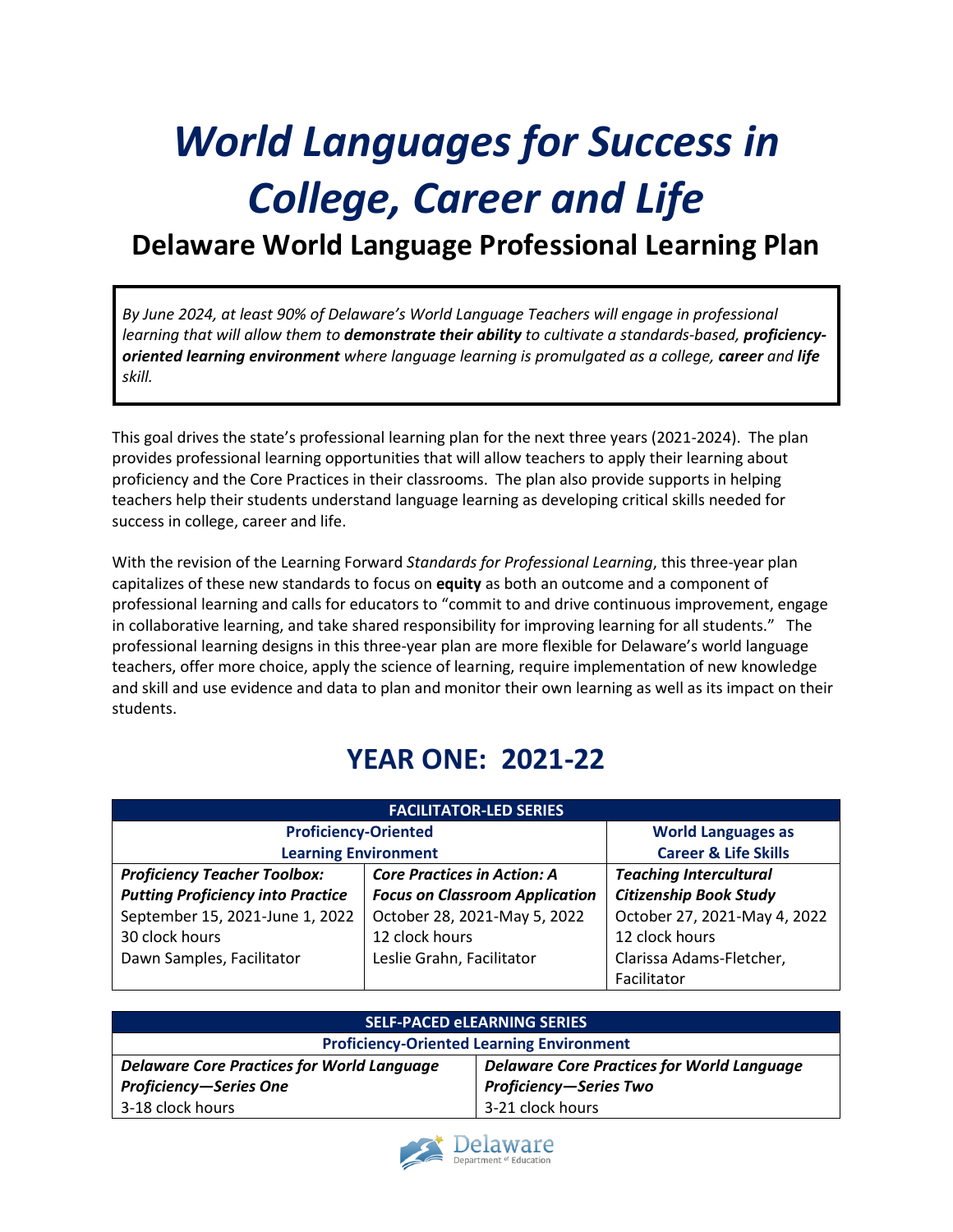#### **FACILITATOR-LED SERIES**

### **Proficiency Teacher Toolbox: Putting Proficiency into Practice**

(*Proficiency Catalyst Series*) A Combination of Asynchronous and Synchronous Learning September 2021-June 2022 30 hours **PDMS Section # 56756**

Facilitated by **Dawn Samples** Director of Professional Learning, AVANT

This series is a combination of asynchronous and synchronous learning experiences that aim to help teachers apply their knowledge of proficiency in their classrooms. Participants will engage in seven video modules according to their own schedule and implement an idea in their classrooms before participating in a six live feedback/coaching sessions. This series is open to all world language teachers who are Delaware-Recognized World Language Proficiency Champions. Participants who successfully complete this series will be awarded a certificate recognizing them as *Delaware World Language Proficiency Catalysts*.

|                                             | <b>LIVE ONBOARDING SESSION</b>                                                                                                                                                                                                                                                                           |                                                                                                                                                                                                                                                                                                           |                                  |                                 |
|---------------------------------------------|----------------------------------------------------------------------------------------------------------------------------------------------------------------------------------------------------------------------------------------------------------------------------------------------------------|-----------------------------------------------------------------------------------------------------------------------------------------------------------------------------------------------------------------------------------------------------------------------------------------------------------|----------------------------------|---------------------------------|
|                                             | Wednesday, September 15, 2021                                                                                                                                                                                                                                                                            |                                                                                                                                                                                                                                                                                                           |                                  |                                 |
|                                             | 4:00-5:00 pm                                                                                                                                                                                                                                                                                             |                                                                                                                                                                                                                                                                                                           |                                  |                                 |
|                                             | <b>Module 1--Taking Inventory:</b>                                                                                                                                                                                                                                                                       | <b>Module 2--Finding my WHY:</b>                                                                                                                                                                                                                                                                          |                                  | <b>Live Coaching Session #1</b> |
|                                             | <b>Reflecting on My Own</b>                                                                                                                                                                                                                                                                              | The Blueprint for Creating a                                                                                                                                                                                                                                                                              |                                  | Wednesday, Oct 20, 2021         |
|                                             | <b>Professional Learning</b>                                                                                                                                                                                                                                                                             | <b>Program Based on</b>                                                                                                                                                                                                                                                                                   |                                  | 4:00-5:30 pm                    |
|                                             | <b>Practices, Tools and Targets</b>                                                                                                                                                                                                                                                                      | <b>Performance-based</b>                                                                                                                                                                                                                                                                                  |                                  |                                 |
|                                             | (September 15-28)                                                                                                                                                                                                                                                                                        | <b>Practices, Targeting Growth</b>                                                                                                                                                                                                                                                                        |                                  |                                 |
|                                             |                                                                                                                                                                                                                                                                                                          | in Proficiency                                                                                                                                                                                                                                                                                            |                                  |                                 |
|                                             | The purpose of this module is to<br>facilitate reflection on your                                                                                                                                                                                                                                        | (September 29-October 19)                                                                                                                                                                                                                                                                                 |                                  |                                 |
| September 15-October 20<br><b>CYCLE 1</b>   | practices regarding scoring for<br>language proficiency and strong<br>practices that support the focus on<br>and growth of proficiency. After<br>your learning in the ADVANCE<br>Online Training, you will be<br>prepared to take the next steps<br>from "Knowing to Doing and<br>Learning to Practice." | This module introduces reasons<br>behind using proficiency to build a<br>will learn how identifying and<br>communicating their own "WHY" is<br>essential to creating a proficiency-<br>based framework that supports<br>strong instructional, advocacy and<br>programmatic practices in their<br>program. | world language program. Teachers |                                 |
|                                             | <b>Module 3--Foundations for a Community</b>                                                                                                                                                                                                                                                             |                                                                                                                                                                                                                                                                                                           | <b>Live Coaching Session #2</b>  |                                 |
|                                             | <b>Focused on Growth: The Classroom</b>                                                                                                                                                                                                                                                                  |                                                                                                                                                                                                                                                                                                           |                                  | Wednesday, December 1, 2021     |
|                                             | <b>Environment</b>                                                                                                                                                                                                                                                                                       |                                                                                                                                                                                                                                                                                                           | 4:00-5:30 pm                     |                                 |
|                                             | (November 3-November 30)                                                                                                                                                                                                                                                                                 |                                                                                                                                                                                                                                                                                                           |                                  |                                 |
| November 3-December 1<br>CYCLE <sub>2</sub> | This module is designed to help teachers evaluate their                                                                                                                                                                                                                                                  |                                                                                                                                                                                                                                                                                                           |                                  |                                 |
|                                             | present learning environments and build a physical and                                                                                                                                                                                                                                                   |                                                                                                                                                                                                                                                                                                           |                                  |                                 |
|                                             | emotional "space" for them and their students.                                                                                                                                                                                                                                                           |                                                                                                                                                                                                                                                                                                           |                                  |                                 |
|                                             | Teachers will explore ways to create community among<br>themselves and their students and how this                                                                                                                                                                                                       |                                                                                                                                                                                                                                                                                                           |                                  |                                 |
|                                             | environment supports students in their growth in                                                                                                                                                                                                                                                         |                                                                                                                                                                                                                                                                                                           |                                  |                                 |
|                                             | proficiency.                                                                                                                                                                                                                                                                                             |                                                                                                                                                                                                                                                                                                           |                                  |                                 |

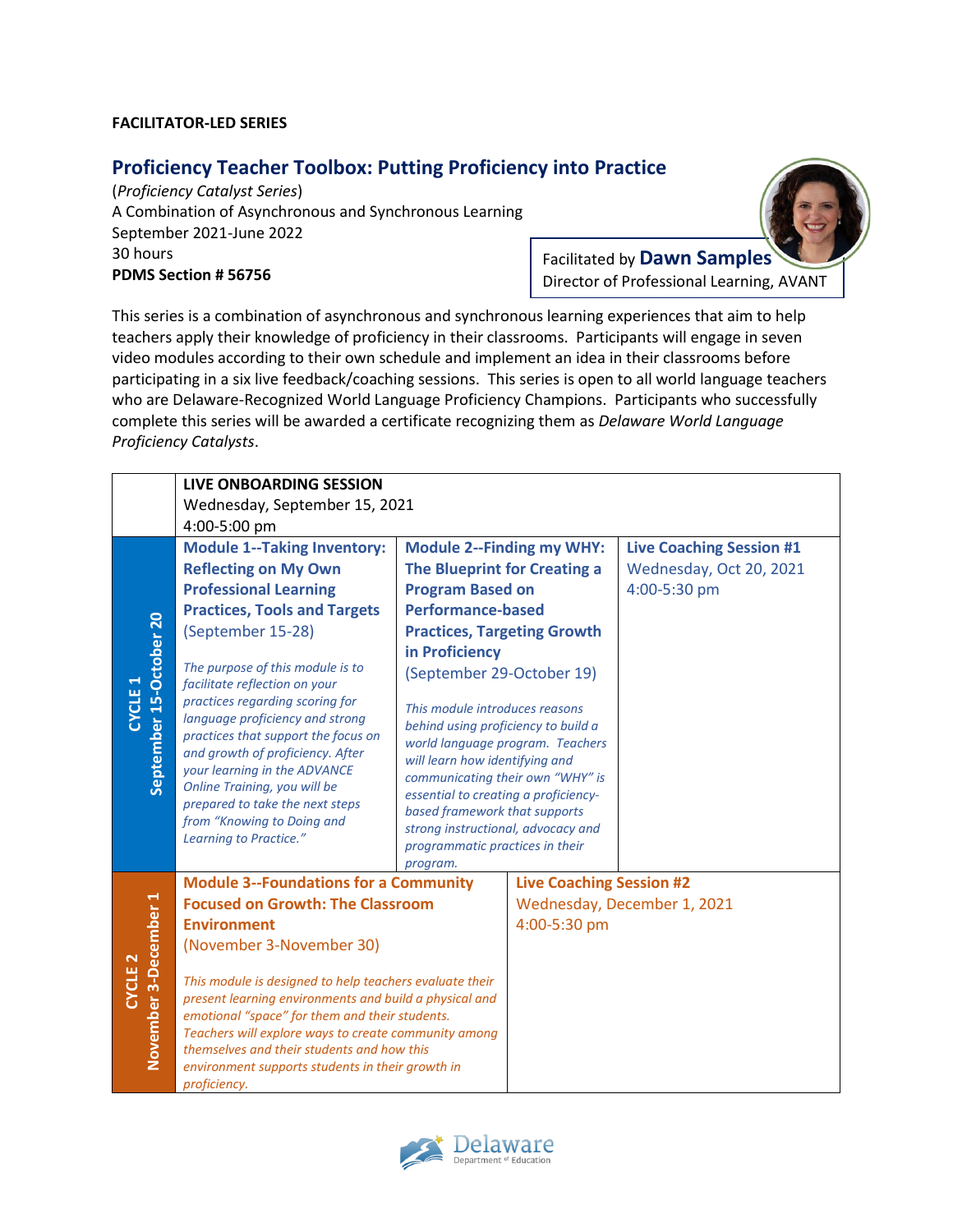|                                            | Module 4--Powering Up Proficiency Through                                                                                                                                                                                                                                                                                                                                                                                                                                                                         | <b>Live Coaching Session #3</b> |
|--------------------------------------------|-------------------------------------------------------------------------------------------------------------------------------------------------------------------------------------------------------------------------------------------------------------------------------------------------------------------------------------------------------------------------------------------------------------------------------------------------------------------------------------------------------------------|---------------------------------|
|                                            | <b>Strong Instructional Practices: Taking the</b>                                                                                                                                                                                                                                                                                                                                                                                                                                                                 | Wednesday, February 2, 2022     |
|                                            | <b>Next Step</b>                                                                                                                                                                                                                                                                                                                                                                                                                                                                                                  | 4:00-5:30 pm                    |
|                                            | (January 5-February 1)                                                                                                                                                                                                                                                                                                                                                                                                                                                                                            |                                 |
| January 5-February 2<br>CYCLE <sub>3</sub> | As teachers begin to personalize learning for their<br>students, understanding how to identify the "next step"<br>that will support learning and growth is important. This<br>module provides insight into strong instructional<br>practices that help give teachers direction in how to<br>provide learning experiences that will foster individual<br>growth in proficiency for their learners.                                                                                                                 |                                 |
|                                            | <b>Module 5--Feedback: A Framework for</b>                                                                                                                                                                                                                                                                                                                                                                                                                                                                        | <b>Live Coaching Session #4</b> |
|                                            | <b>Tracking Progress</b>                                                                                                                                                                                                                                                                                                                                                                                                                                                                                          | Wednesday, March 16, 2022       |
|                                            | (February 16-March 15)                                                                                                                                                                                                                                                                                                                                                                                                                                                                                            | 4:00-5:30 pm                    |
| February 16-March 16<br><b>CYCLE4</b>      | No matter the distance, forward is progress. This<br>module provides a tool belt of feedback criteria and<br>support for teachers moving into proficiency levels for<br>assessment and communication with students. It will<br>also lead teachers to reflect on the type of feedback<br>most conducive to student ownership of their<br>proficiency growth. The module will show teachers that<br>effective feedback will engage, motivate and guide<br>students with tools to help them build their proficiency. |                                 |
|                                            | <b>Module 6--Measuring Student Success</b>                                                                                                                                                                                                                                                                                                                                                                                                                                                                        | <b>Live Coaching Session #5</b> |
|                                            | (March 30-April 26)                                                                                                                                                                                                                                                                                                                                                                                                                                                                                               | Wednesday, April 27, 2022       |
|                                            | In this module, teachers explore proficiency-based                                                                                                                                                                                                                                                                                                                                                                                                                                                                | 4:00-5:30 pm                    |
| CYCLE <sub>5</sub>                         | assessment and data informed practices. They will                                                                                                                                                                                                                                                                                                                                                                                                                                                                 |                                 |
|                                            | learn how to develop formative and summative tasks                                                                                                                                                                                                                                                                                                                                                                                                                                                                |                                 |
| March 30-April 27                          | and assessments that meet learners where they are<br>and help them focus on moving forward.                                                                                                                                                                                                                                                                                                                                                                                                                       |                                 |
|                                            | <b>Module 7--Expanding the Blueprint:</b>                                                                                                                                                                                                                                                                                                                                                                                                                                                                         | <b>Live Coaching Session #6</b> |
|                                            | <b>Implications for Next Steps and Strategic</b>                                                                                                                                                                                                                                                                                                                                                                                                                                                                  | Wednesday, June 1, 2022         |
|                                            | <b>Planning</b>                                                                                                                                                                                                                                                                                                                                                                                                                                                                                                   | 4:00-5:30 pm                    |
| $\blacktriangleleft$                       | (May 4-May 31)                                                                                                                                                                                                                                                                                                                                                                                                                                                                                                    |                                 |
| May 4-June<br>CYCLE 6                      | This final module of the series allows teachers to reflect<br>on their learning and experiences through this series<br>and consider the implications of this learning on the<br>future of their practices and their vision for their<br>program. Teachers will work on strategic planning<br>steps for their own learning goals, practices and<br>programs.                                                                                                                                                       |                                 |
|                                            |                                                                                                                                                                                                                                                                                                                                                                                                                                                                                                                   |                                 |

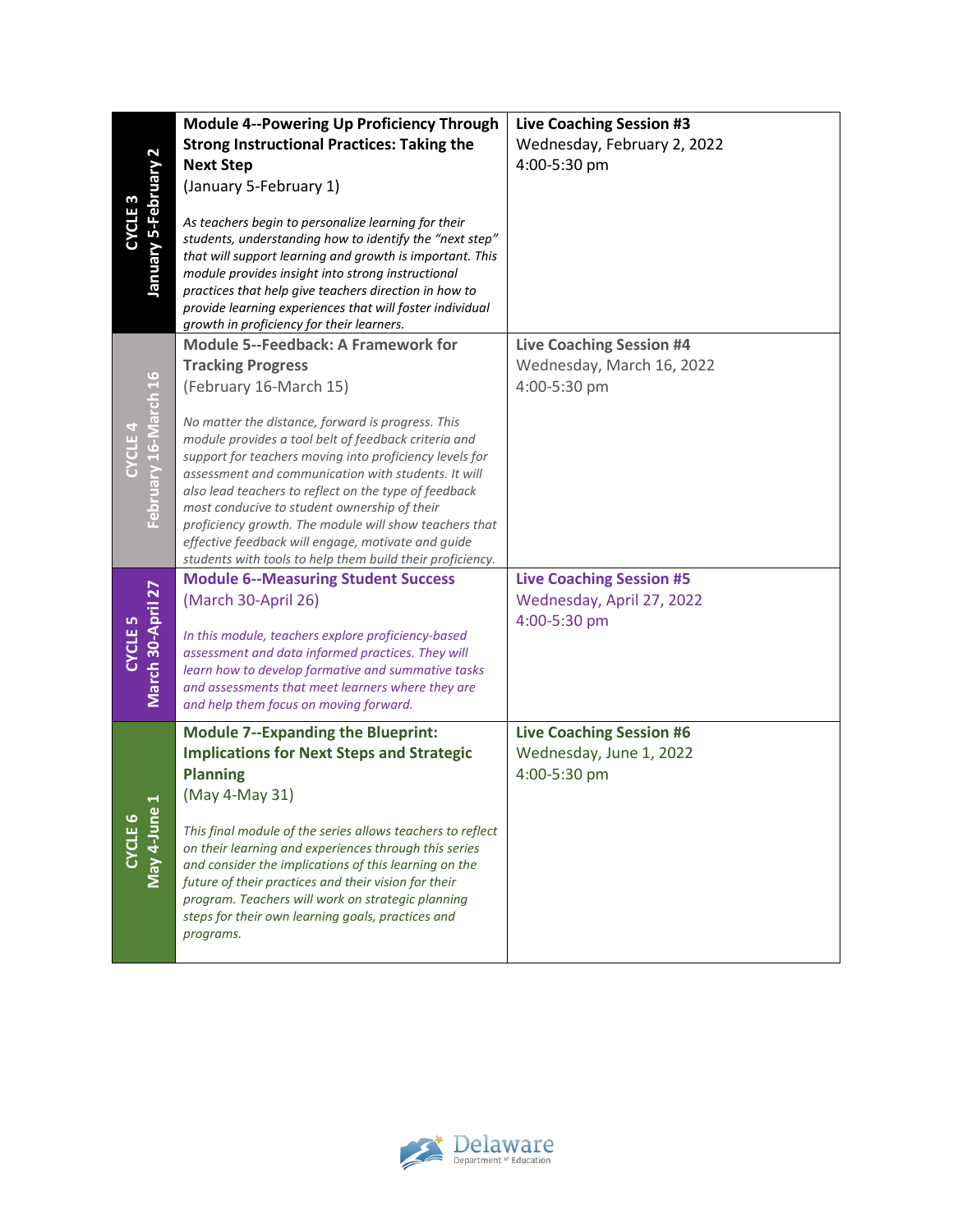## **Core Practices in Action: A Focus on Classroom Application**



October 2021-May 2022 12 hours **PDMS Section # 56758**

Facilitated by **Leslie Grahn** National World Language Consultant

This series is designed to help participants extend their understanding of the Core Practices for World Language Proficiency by applying their learning in their classrooms, reflecting on the impact and sharing their new learning with colleagues during four live coaching and feedback sessions.

|                                              | Live Session                                                                                                                                                                                                                                                                                                                                                                                                                                                                                                                                                                                | Follow-Up Tasks                                                                                                                                                                                                                                                                                                                                                                                                                                                                                                                                                                   |
|----------------------------------------------|---------------------------------------------------------------------------------------------------------------------------------------------------------------------------------------------------------------------------------------------------------------------------------------------------------------------------------------------------------------------------------------------------------------------------------------------------------------------------------------------------------------------------------------------------------------------------------------------|-----------------------------------------------------------------------------------------------------------------------------------------------------------------------------------------------------------------------------------------------------------------------------------------------------------------------------------------------------------------------------------------------------------------------------------------------------------------------------------------------------------------------------------------------------------------------------------|
|                                              | <b>Session #1: Designing and Implementing</b>                                                                                                                                                                                                                                                                                                                                                                                                                                                                                                                                               | Due by Tuesday, November 30, 2021 (2 hours)                                                                                                                                                                                                                                                                                                                                                                                                                                                                                                                                       |
| October 28-November 30<br><b>CYCLE 1</b>     | <b>Real-World Performance Tasks</b><br>Thursday, October 28, 2021<br>4:00-5:30pm<br>Participants will deepen their knowledge about<br>characteristics of Generation Z and the importance of<br>relevance to them. Participants will analyze examples<br>of and acquire a thinking frame for designing<br>performance tasks based on authentic resources and<br>real world scenarios aimed at unit learning targets.<br>Participants will gain strategies for scoring student<br>products and performances using proficiency-based<br>rubrics and for giving meaningful feedback for student | Design and implement a performance task aligned to<br>unit learning targets based on a real-world scenario<br>and/or an authentic resource, provide students<br>meaningful feedback, and write a brief reflection on how<br>the task provided data on student growth in proficiency<br>and how it can be improved or enhanced. Include sample<br>student performances/products. Upload to our Schoology<br>site:<br>Copy of the task (scenario and/or authentic<br>$\bullet$<br>resource included)<br>Student sample performances and/or sample<br>teacher feedback<br>Reflection |
|                                              | growth in proficiency.<br><b>Session #2: Designing and Implementing</b><br><b>Grammar in Context Lesson Segments</b><br>Thursday, December 9, 2021<br>4:00-5:30 pm                                                                                                                                                                                                                                                                                                                                                                                                                          | Due by Thursday, February 10, 2022 (2 hours)<br>Plan and implement one grammar in context lesson<br>segments- one segment introducing a grammar concept<br>(focused) or one segment reviewing that grammar                                                                                                                                                                                                                                                                                                                                                                        |
| December 9-February 10<br>CYCLE <sub>2</sub> | Participants will share successes and challenges with<br>implementing performance tasks they designed. They<br>will analyze examples of and acquire a process for<br>designing grammar in context lesson segments based<br>on authentic resources aimed at unit learning targets.<br>Participants will gain strategies for searching for and<br>curating authentic resources connected to unit<br>themes and focus structures.                                                                                                                                                              | concept (reinforcing). Upload to our Schoology site:<br>Copy of the task, authentic resources and other<br>$\bullet$<br>resources (graphic organizer)<br>A reflection on how the lesson segments<br>impacted student learning and student<br>engagement                                                                                                                                                                                                                                                                                                                           |
|                                              | <b>Session #3: Designing and Implementing</b>                                                                                                                                                                                                                                                                                                                                                                                                                                                                                                                                               | Due by Friday, April 22, 2022 (2 hours)                                                                                                                                                                                                                                                                                                                                                                                                                                                                                                                                           |
| February 24-April 22<br>CYCLE <sub>3</sub>   | <b>Communicative Pair and Small Group Tasks</b><br>Thursday, February 24, 2022<br>4:00-5:30 pm<br>Participants will share successes and challenges with<br>implementing the grammar in context lesson<br>segments. They will examine resources for designing<br>communicative pair and small group tasks based on<br>real world scenarios and/or authentic resources.<br>Participants will use the framework of task-process-<br>product-support to guide the design and<br>implementation of the tasks                                                                                     | Plan and implement a pair or small group task based on<br>a real-world scenario or an authentic resource using the<br>task-process-product-support framework and write a<br>brief reflection on how the task impacted student<br>engagement and student learning and how it can be<br>improved or enhanced. Include student products. Upload<br>to our Schoology site:<br>Copy of the task (scenario or authentic<br>$\bullet$<br>resource included)<br>Student sample products<br>$\bullet$<br>Reflection                                                                        |

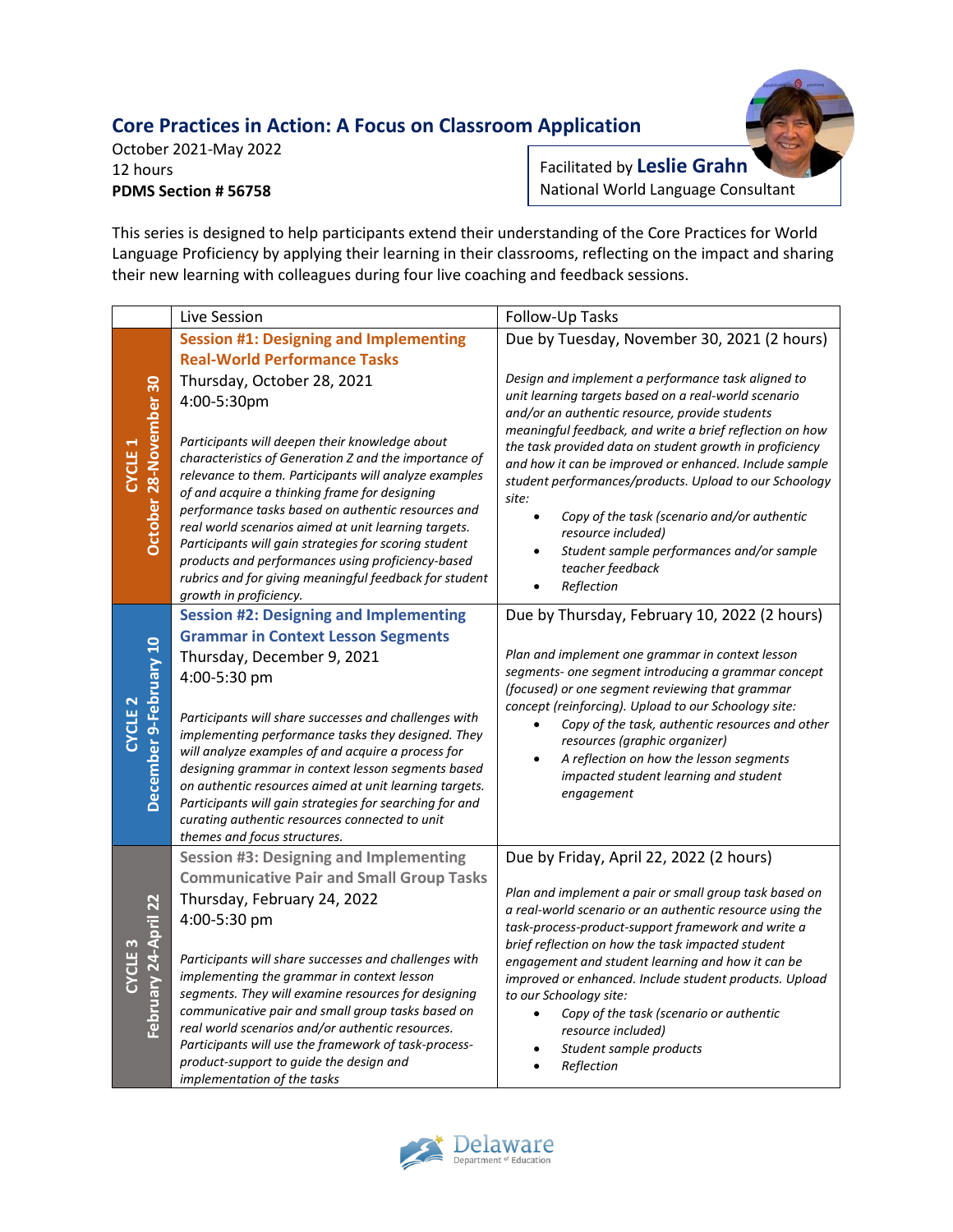#### **Session #4: The Design and Implementation of Additional Task Types Using Authentic Resources** Thursday, May 5, 2022 4:00-5:30 pm

*Participants will share successes and challenges with implementing the pair and small group tasks they designed and implemented. During this final session, participants will expand their knowledge of the core practices for designing and implementing student tasks based on real world scenarios and authentic resources to other task types such as whole class discussions, tiered assignments and learning centers. Finally, they will reflect on their learning during the professional learning series.*

## **Teaching Intercultural Citizenship Book Study**

October 2021-May 2022 12 hours **PDMS Section # 56760**

Facilitated by **Clarissa Adams-Fletcher** National ACTFL Teacher of the Year 2011

Through reading, discussing and engaging with the book *Teaching Intercultural Citizenship across the Curriculum*, world language educators will be able to define and describe intercultural competencies and their roles in their classroom. This book study will introduce world language educators to theory and practice in planning, teaching, and assessing intercultural communication and citizenship across the curriculum. Participants will gain an understanding of designing world language learning experiences for intercultural citizenship by making connections to the students' knowledge and experiences from other subjects. This enables students to apply what they learn in language education in their lives in the here and now.

Teachers who are registered for this series will receive a copy of the book *Teaching Intercultural Citizenship across the Curriculum* along with pre-session tasks that will be due before the first live session.

| Live Session                                                                                                                                                                                                                      | Follow-Up Tasks                                                              |
|-----------------------------------------------------------------------------------------------------------------------------------------------------------------------------------------------------------------------------------|------------------------------------------------------------------------------|
| Session #1-Intercultural Competence and                                                                                                                                                                                           | Due by Tuesday, November 30, 2021 (2 hours)                                  |
| <b>Cross-Cultural Skills</b>                                                                                                                                                                                                      |                                                                              |
| Wednesday, October 27, 2021                                                                                                                                                                                                       | Read Chapters 1 and 2 of Teaching Intercultural                              |
| 4:00-5:30 pm                                                                                                                                                                                                                      | Citizenship Across the Curriculum: The Role of Language<br>Education.        |
| Participants will define and explain interculturality<br>and its components. Participants will also identify the<br>role of language teachers in developing intercultural<br>citizenship as they begin to unpack the NCSSFL-ACTFL | Create and submit a statement on your philosophy on<br>language and culture. |
|                                                                                                                                                                                                                                   | Intercultural Can-Do Statements.                                             |

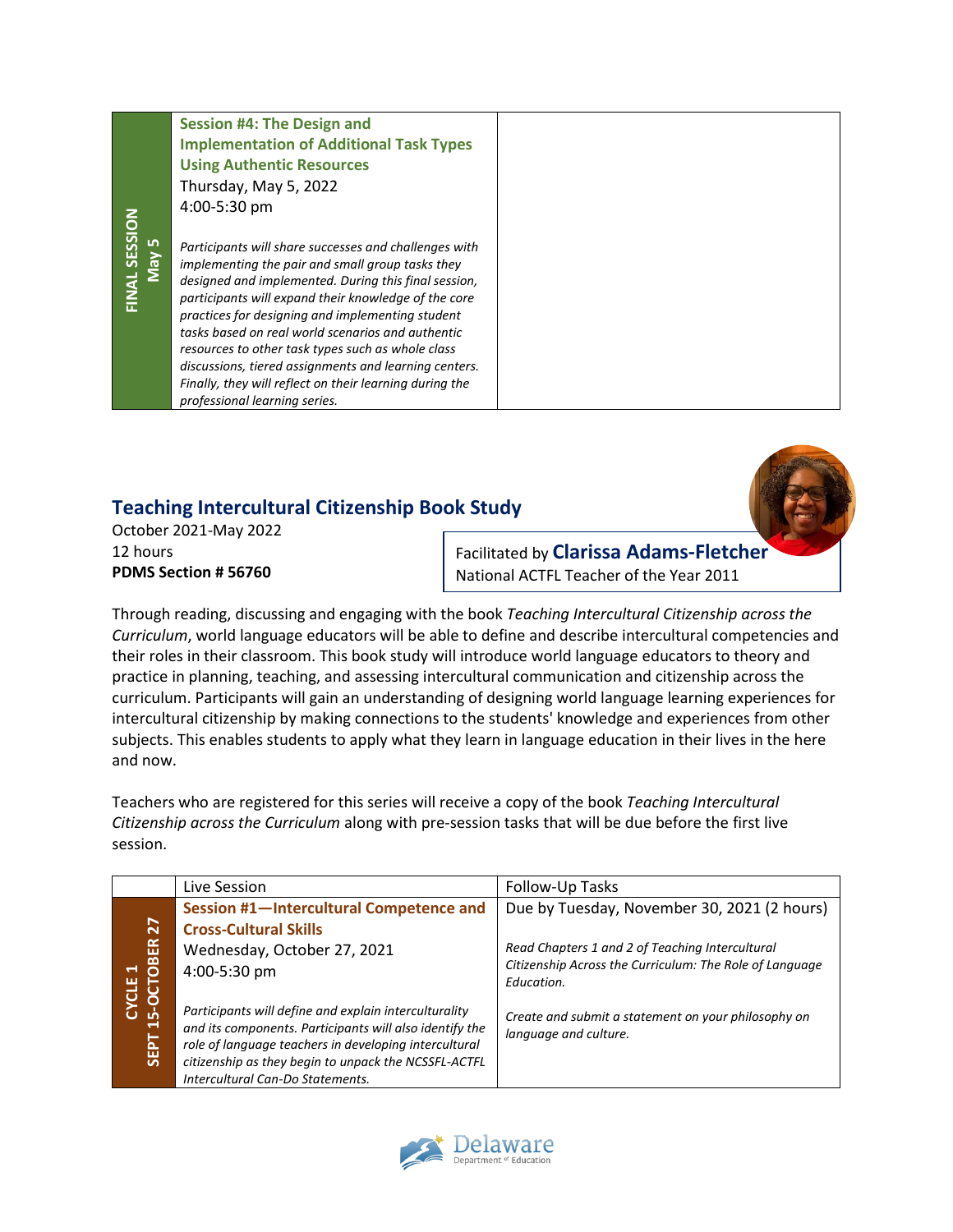| <b>YCLE 2</b>      | December 8-February 8 | Session #2-Intercultural Can-Dos and<br><b>Intercultural Citizenship Goals</b><br>Wednesday, December 8, 2021<br>4:00-5:30 pm<br>In small groups/pairs, participants will discuss various<br>scenarios presented in Chapter 1. Participants will<br>select one of the scenarios or choose an existing<br>lesson that they want to modify and present at the<br>end of the sessions. Participants will wrestle with the<br>following questions:<br>What does it mean to be or act as an<br>intercultural citizen?<br>What is your overarching goal for your students?<br>$\bullet$<br>What challenges do you envision when you think<br>$\bullet$<br>about teaching for a goal beyond just learning<br>the language? | Due by Tuesday, February 8, 2021 (2 hours)<br>Begin to identify partners in building with whom you<br>could create a lesson. Post your brainstorm list with a<br>reflection on goals and challenges in creating<br>intercultural citizens.<br>Read Chapters 3 and 4 of Teaching Intercultural<br>Citizenship Across the Curriculum: The Role of Language<br>Education |
|--------------------|-----------------------|---------------------------------------------------------------------------------------------------------------------------------------------------------------------------------------------------------------------------------------------------------------------------------------------------------------------------------------------------------------------------------------------------------------------------------------------------------------------------------------------------------------------------------------------------------------------------------------------------------------------------------------------------------------------------------------------------------------------|-----------------------------------------------------------------------------------------------------------------------------------------------------------------------------------------------------------------------------------------------------------------------------------------------------------------------------------------------------------------------|
| CYCLE <sub>3</sub> | February 23-April 19  | Session #3-An Interdisciplinary Approach<br>and Interdisciplinary Connections in<br><b>Practice</b><br>Wednesday, February 23, 2022<br>4:00-5:30 pm<br>In this session, participants will discuss scenarios and<br>ideas for final presentations on developing<br>intercultural citizens including anticipated challenges.<br>Participants will identify key components for lessons<br>focused on interculturality while examining the role<br>of language educators in cultural learning and<br>Intercultural Communicative Competence (ICC).                                                                                                                                                                      | Due by Tuesday, April 19, 2022 (2 hours)<br>Create and submit an intercultural lesson using the key<br>components from third session to incorporate in class.<br>Read Chapters 5 and 6 of Teaching Intercultural<br>Citizenship Across the Curriculum: The Role of Language<br>Education                                                                              |
| FINAL SESS         | May 4                 | Session #4-Role of Intercultural<br><b>Citizenship in 2022</b><br>Wednesday, May 4, 2022<br>4:00-5:30 pm<br>In this final session, participants will share final lesson<br>plans for intercultural lessons and discuss next steps<br>to implement their intercultural lessons. Participants<br>will also discuss advocacy as Language Educators to<br>build, maintain and grow programs that empower<br>students to thrive in an increasingly diverse world.                                                                                                                                                                                                                                                        |                                                                                                                                                                                                                                                                                                                                                                       |